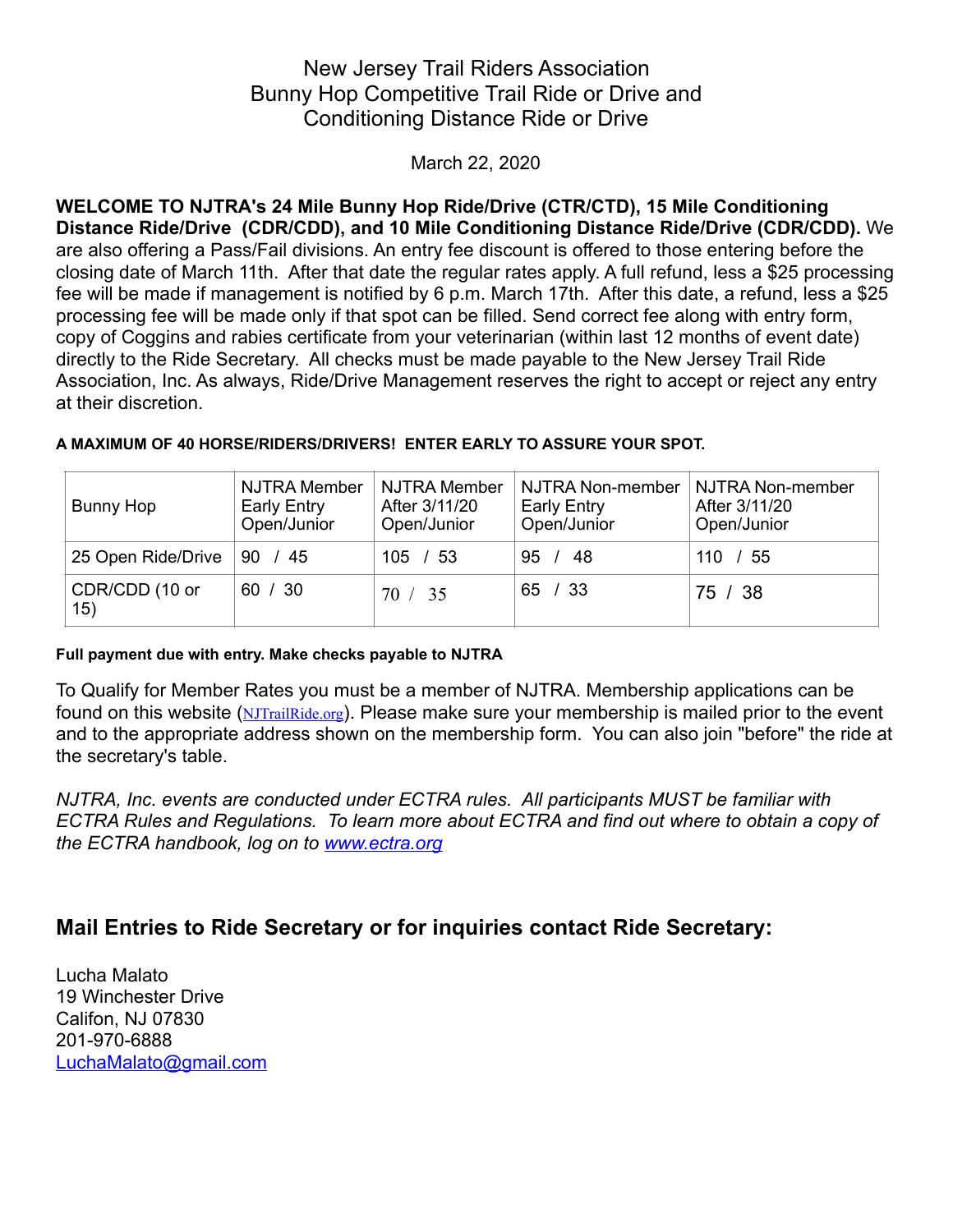## Bunny Hop Competitive Trail Ride or Drive and Conditioning Distance Ride or Drive **Additional Information**

**COMPETITIVE TRAIL RIDE(CTR) & COMPETITIVE TRAIL DRIVE(CTD):** The **Open** division will consist of all riders age 18 or over as of January 1, 2020. The **junior** division will consist of all riders 17 years of age and under as of January 1, 2020. Riders 11 and under MUST have a sponsor in the open division and their applications MUST be mailed together. The junior and sponsor **MUST** ride together throughout the ride. If the sponsor is withdrawn from the ride, the junior must withdraw unless a replacement from the open division is found. If the junior is withdrawn, the sponsor may continue. **ALL RIDERS ARE REQUIRED TO WEAR A PROTECTIVE, ASTM/SEI CERTIFIED, EQUESTRIAN HELMET MEETING STANDARD F11.63, WITH FASTENED CHIN STRAP, THROUGHOUT THE RIDE.** A Pass/Fail option is offered (See ECTRA Rulebook for details) and should be requested on the entry form and ride management will determine if this is feasible.

**CONDITIONING DISTANCE RIDE or DRIVE (CDR or CDD):** The Open and Junior riders, as described above will be judged as one division. **ALL RIDERS, DRIVERS AND GROOMS ARE REQUIRED TO WEAR A PROTECTIVE, ASTM/SEI CERTIFIED, EQUESTRIAN HELMET MEETING STANDARD F11.63, WITH FASTENED CHIN STRAP, THROUGHOUT THE RIDE.** A Pass/Fail option is offered (See ECTRA Rulebook for Details) and should be requested on the entry (Make sure you are familiar with the new rules for Conditioning Distance events as defined in the ECTRA Rulebook for 2020.).

**ACKNOWLEDGEMENT:** An acknowledgment of each entry will be emailed within two weeks of receipt by the event secretary. If you would like an electronic acknowledgment, please provide your READABLE e-mail address on the entry form. We will try, but will not be responsible for acknowledgement of entries mailed after March 11, 2019.

**CHILDREN AND PETS:** NJTRA encourages family participation at all events. A parent, guardian or baby-sitter MUST supervise junior competitors and children of competitors at all times. Pets must be on a leash or confined by some other means. Make sure you have proof of rabies with you. If your pet becomes a nuisance, you may be asked to leave.

**GROUNDS/CAMPING:** We are offering Saturday night camping for this ride as long as you arrive no earlier than 5pm on Saturday. We have limited space due to an endurance ride on the previous day. The road to BBB Gun Club is single lane, one car wide – in some places. There will be a lot of traffic with the exodus of the endurance riders. Please arrive no later than 7:00 a.m. on the day of the ride, Sunday. (If you are camping overnight we may have corral panels available. See last page to reserve your panels.)

**TRAIL:** The footing is sandy, with some areas of deep, sugar sand. Puddles on trail can be deep depending on weather preceding the ride. Trails will be both single-track fire trails, as well as wide trails/sandy roads where good time can be made.

**MEALS:** Entry Fee includes breakfast, snacks and post ride meal for the rider. Meals for additional members of the rider's party may be purchased for \$10.00. Please submit the Extra Meals Order Form with payment in full to the Ride Sec. no later than 3/14/20. NJTRA does feed volunteers. If your party would like to volunteer, please contact Ride Secretary to discuss options and expectations.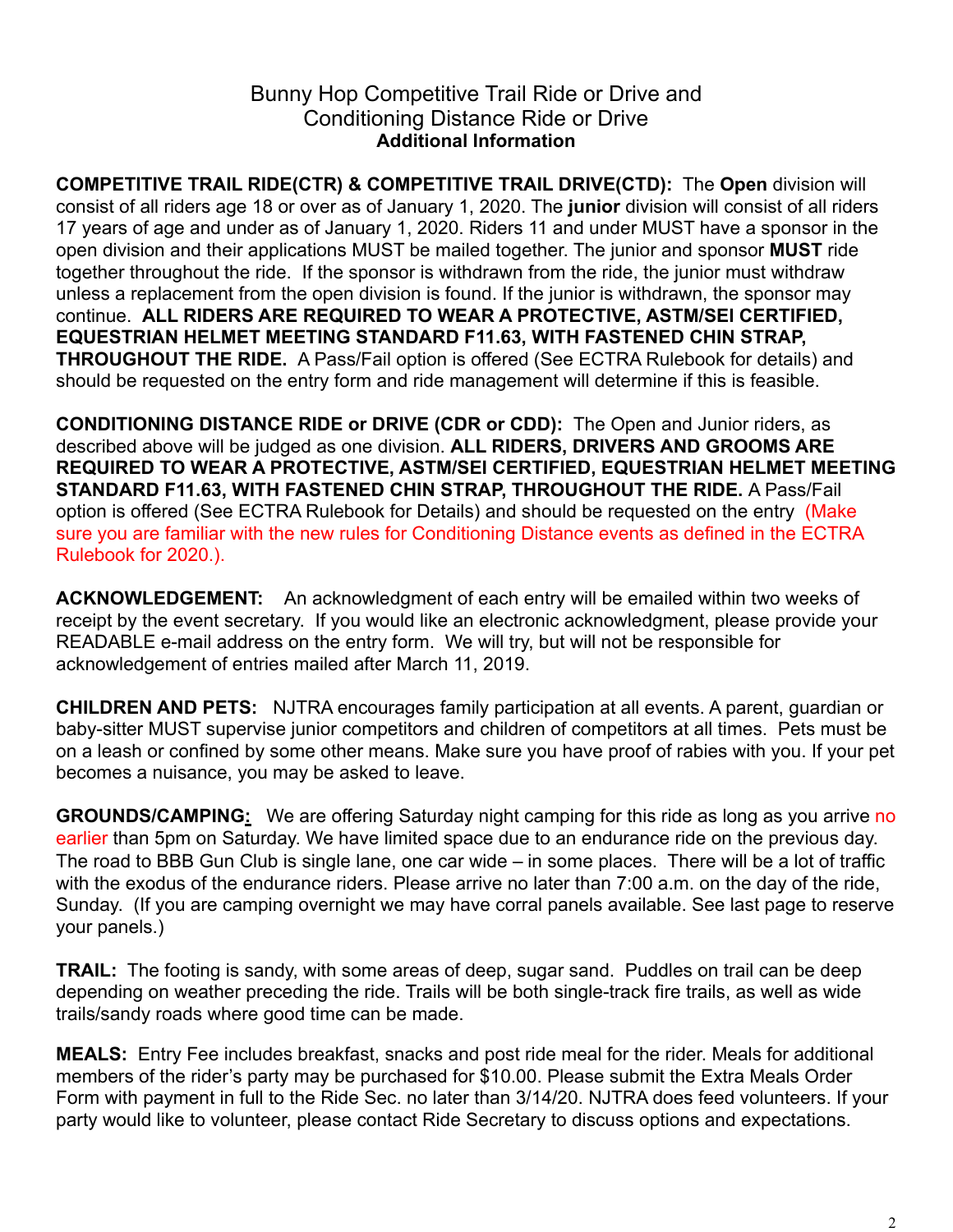**RIDE BRIEFING:** This will be held on Sunday morning after all horses have gone through the pre ride examination.

**JUDGING:** Pre-ride vetting will begin at daylight. You must be on the grounds by 7:00 a.m. The faster we can complete the pre ride vetting, the sooner the ride can start.

**AWARDS:** Completion awards will be given for all horses successfully completing their mileage and being judged as Fit to Continue. Ribbons and prizes will be given in the CTR and CTD Open and Junior Divisions. Breed, Rookie Rider & Horse and other special categories for awards will be made at the discretion of ride management. (Pass/Fail and CDR/CDD participants receive completion awards only.)

**COMPLETION TIMES:** CTR & Drive - 25 Miles – 4 Hours and 20 minutes to 4 Hours and 50 minutes. This includes the mandatory 30 minute hold.

 CDR & Drive -- 15 Miles -- 2 Hours and 30 minutes to 3 hours. (No Hold) CDR & Drive – 10 Miles – 1 Hour and 30 minutes to 2 Hours.(No Hold)

#### **Judges: Dr. Art King and Becca Wachtel**

**DIRECTIONS TO RIDE SITE**: BBB Gun Club & Northbranch Gun Club, 190 City Line Rd, Pemberton, NJ 08015

#### **DO NOT FOLLOW GPS COORDINATES**

From the West: Take the route of your choice (ie Rtes. 206, 295 etc) to Route 70 E and head East to the junctions of Rtes. 70 & 72. This is called the Four Mile Circle. From the circle, continue on Rte. 70 E for approx 6.5 miles and turn right to Pasadena Road (please use only this road to enter). Mile Marker 32.5

You will now be on dirt roads. Go straight for 2 miles. You will be driving between the cranberry bogs—enjoy the view!!! Confidence markers will be posted. This road intersects with City Line Road (street sign); turn right and travel 0.9 miles to BBB Gun Club on the right. You will be instructed where to park depending on your day of departure.

From the East: Take the route of your choice (ie Rte. 9, Garden State Pkwy, etc.) to Rte. 70 W and head West to the junction of Rtes. 70, 530 & 539 (Exxon, Wawa & traffic light). From the junction continue West on Rte. 70 for approximately 6 miles and turn left to Pasadena Road (please use only this road to enter). Mile Marker 32.5

You will now be on dirt roads. Go straight for 2 miles. You will be driving between the cranberry bogs—enjoy the view!!! Confidence markers will be posted. This road intersects with City Line Road (street sign); turn right and travel 0.9 miles to BBB Gun Club on the right. You will be instructed where to park.

## **Mail Entries to be received no later than March 16 to Ride Secretary or for inquiries contact Ride Secretary:**

Lucha Malato 19 Winchester Drive Califon, NJ 07830 201-970-6888 [LuchaMalato@gmail.com](mailto:lmalato@hudsonreporter.com)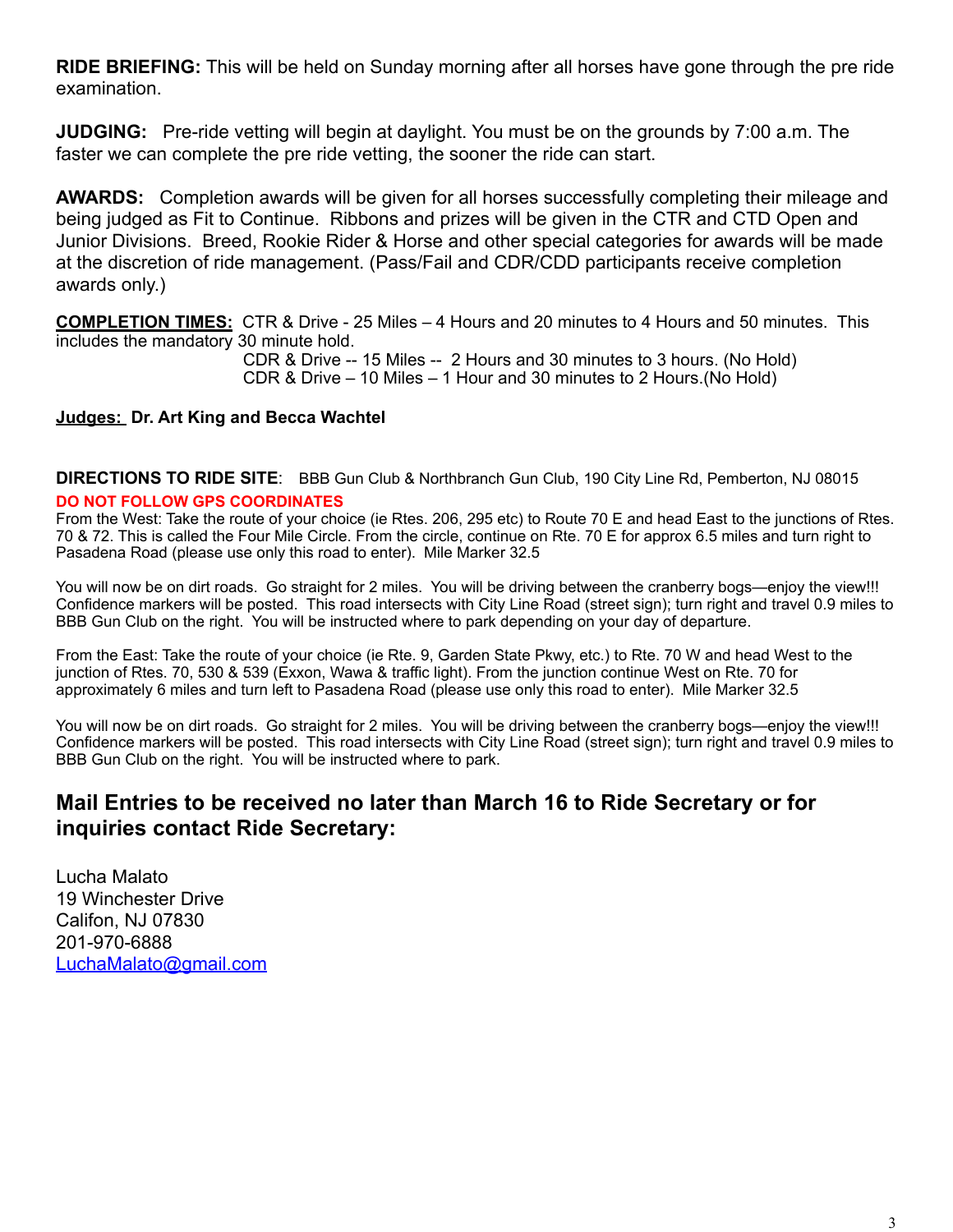# **Bunny Hop Entry Form March 24, 2019**

#### **DO NOT WRITE HERE**

|                                                                                                                                                                                                                                      |                          | _ECTRA RIDER#________________________                                                                                |  |
|--------------------------------------------------------------------------------------------------------------------------------------------------------------------------------------------------------------------------------------|--------------------------|----------------------------------------------------------------------------------------------------------------------|--|
|                                                                                                                                                                                                                                      |                          |                                                                                                                      |  |
| RIDER/DRIVER (Please Circle One):<br>Senior                                                                                                                                                                                          | Junior                   | (PLEASE PRINT EMAIL CLEARLY)                                                                                         |  |
|                                                                                                                                                                                                                                      |                          |                                                                                                                      |  |
|                                                                                                                                                                                                                                      |                          |                                                                                                                      |  |
|                                                                                                                                                                                                                                      |                          |                                                                                                                      |  |
|                                                                                                                                                                                                                                      |                          |                                                                                                                      |  |
|                                                                                                                                                                                                                                      |                          | Is your horse registered this year for NJTRA Horse Awards? __________(Has to be registered with NJTRA by ride date.) |  |
| Circle one indicating which event you are entering :                                                                                                                                                                                 |                          |                                                                                                                      |  |
| 25 Mile Ride CTR                                                                                                                                                                                                                     | 25 Mile Drive CTD        | 25 Mile Ride CTR as Pass/Fail                                                                                        |  |
| 15 Mile Ride CDR                                                                                                                                                                                                                     | <b>15 Mile Drive CDR</b> | 15 Mile Ride CDR as Pass/Fail                                                                                        |  |
| 10 Mile Ride CDR                                                                                                                                                                                                                     | 10 Mile Drive CDR        | 10 Mile Ride CDR as Pass/Fail                                                                                        |  |
| Please indicate one or more of the following if you are entering 25 Mile Ride :                                                                                                                                                      |                          |                                                                                                                      |  |
| Rookie Rider/Driver: (has not completed competitively in any ECTRA event of this distance or greater mileage)                                                                                                                        |                          |                                                                                                                      |  |
| Rookie Horse: (has not completed competitively in any ECTRA event of this distance or greater mileage)                                                                                                                               |                          |                                                                                                                      |  |
| ____Horsemanship                                                                                                                                                                                                                     |                          |                                                                                                                      |  |
| I would like to donate an award for <b>container the container and container the contact of the contact of the contact of the contact of the contact of the contact of the contact of the contact of the contact of the contact </b> |                          |                                                                                                                      |  |
| I REQUEST TO RIDE WITH                                                                                                                                                                                                               |                          |                                                                                                                      |  |

The entrance to BBB Gun Club is single file in some locations, so we prefer Sunday morning arrival by 7:00am. If you need to come on Saturday night you must arrive after 5pm,

#### **A MAXIMUM OF 40 HORSE/RIDERS/DRIVERS! ENTER EARLY TO ASSURE YOUR SPOT.**

| Bunny Hop             | <b>NJTRA Member</b><br>Early Entry<br>Open/Junior | NJTRA Member<br>After 3/11/20<br>Open/Junior | NJTRA Non-member<br><b>Early Entry</b><br>Open/Junior | NJTRA Non-member<br>After 3/11/20<br>Open/Junior |
|-----------------------|---------------------------------------------------|----------------------------------------------|-------------------------------------------------------|--------------------------------------------------|
| 25 Open Ride/Drive    | 90 / 45                                           | 105 / 53                                     | 95.<br>48                                             | 110 / 55                                         |
| CDR/CDD (10 or<br>15) | 60 / 30                                           | 70 / 35                                      | 65 / 33                                               | 75 / 38                                          |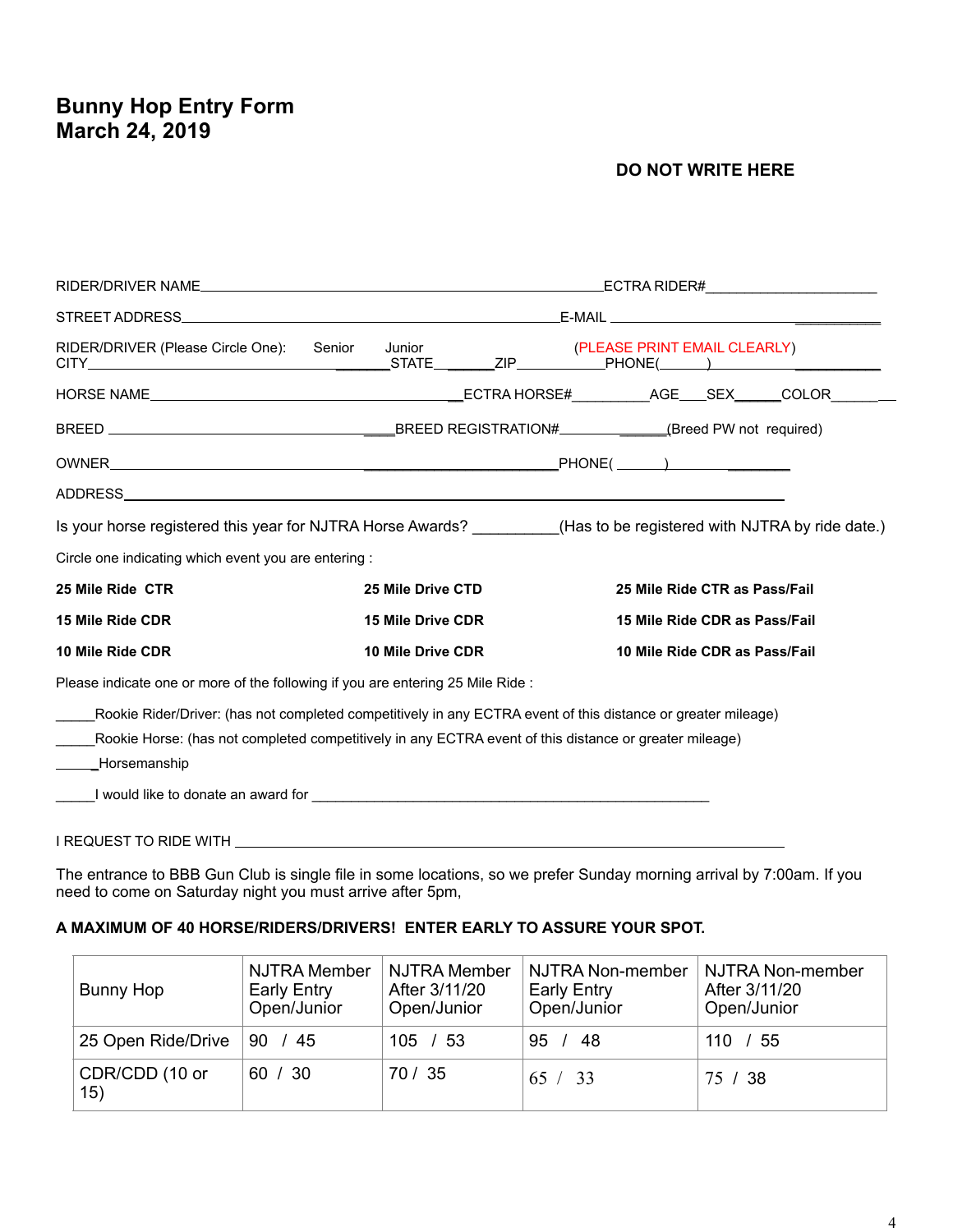#### **PLEASE READ CAREFULLY AND SIGN THE FOLLOWING RELEASE:**

The undersigned, in consideration of accepting this entry, does hereby, for himself, his heirs, executors, and administrators, waive and release the NEW JERSEY TRAIL RIDE ASSOCIATION, INC. and all individual members thereof and the EASTERN COMPETITIVE TRAIL RIDE ASSOCIATION, and all other persons regardless of their capacity in any way connected with the event described herein, their representatives, heirs, executors, administrators, and assigns from any and all right, claim or liability for damages or for any and all injuries and death that may be sustained by me including injuries and death to animals, or from any and all claims of any kind or nature that I might have. Further, I do hereby acknowledge that said release will extend to any accidents, damages, or claims arising out of my entry caused by my own act or the acts of anyone or any animal within my control. Management reserves the right to deny entry to any of its events.

#### **RIDERS UNDER THE AGE OF 18 MUST COMPLETE THE FOLLOWING AND HAVE SIGNED BY PARENT OR GUARDIAN:**

Riders aged 11 years and under must ride with their senior sponsor throughout the entire ride and must withdraw from the ride if the senior sponsor withdraws, unless a replacement from the open division is found.

AGE BIRTH DATE

### WARNING: UNDER NEW JERSEY LAW, AN (EQUINE) EQUESTRIAN AREA OPERATOR IS NOT LIABLE FOR AN INJURY TO OR DEATH OF A PARTICIPANT IN EQUINE 'ANIMAL' ACTIVITIES RESULTING FROM THE INHERENT RISKS OF EQUINE 'ANIMAL' ACTIVITIES, PERSUANT TO PL1997, CHAPTER 287, SENATE NUMBER 282 APPROVED JANUARY 8, 1998.

**All riders, drivers, and grooms are required to wear a protective ASTM/SEI certified equestrian helmet meeting standard F11.63 with fastened chin strap throughout the ride.** I do acknowledge that I have read the foregoing paragraph and know and understand the contents thereof and agree to abide by all rules and regulations of the ride sponsored by the NEW JERSEY TRAIL RIDE ASSOCIATION, INC, and the EASTERN COMPETITIVE TRAIL RIDE ASSOCIATION. I consent to drug testing requirements according to ECTRA regulations and at the discretion of NJTRA, INC. Ride Management.

| <b>RIDER'S SIGNATURE</b> | DATE |
|--------------------------|------|
| OWNER'S SIGNATURE        | DATE |
| PARENT'S SIGNATURE       | DATE |

(Required for all riders under age 19.)

NJTRA encourages family participation at all events and can use the support of "helping hands" to ensure a safe, enjoyable Ride/Drive. Areas of need include (but are not limited to) water crew, P&R crew, trail hospitality, grounds upkeep/cleanup, message runners / go-fers, radio crew, road crossing spotters, and junior membership helpers. Please list anyone accompanying you who would be willing to help with event jobs (in general or a specific job, when possible).

#### **EMERGENCY CONTACT PERSON (NOT AT THIS EVENT)**

**.**

Name: Phone: ( )

 $\overline{\phantom{a}}$  , and the contract of the contract of the contract of the contract of the contract of the contract of the contract of the contract of the contract of the contract of the contract of the contract of the contrac

**TO SECURE PLACEMENT IN THIS EVENT, PLEASE COMPLETE THIS FORM IN ITS ENTIRETY AND ENCLOSE COGGINS AND VETERINARIANS RABIES CERTIFICATE DATED WITHIN 12 MONTHS OF RIDE DATE AND A CHECK MADE PAYABLE TO NJTRA.** 

**Send Entry to: Lucha Malato, 19 Winchester Drive, Califon, NJ 07830, 201-970-6888** 

[LuchaMalato@gmail.com](mailto:LuchaMalato@gmail.com)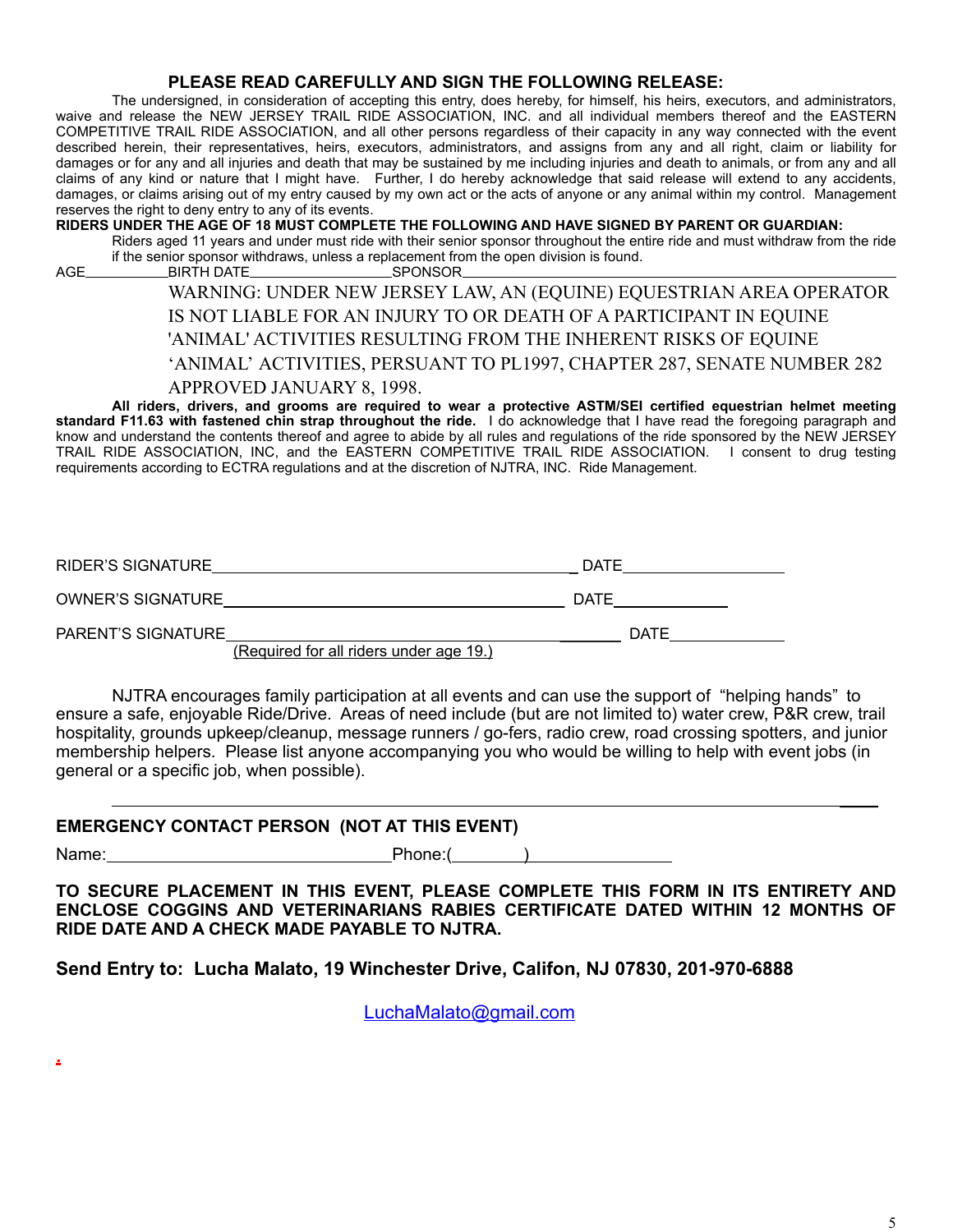#### **NJTRA BUNNY HOP March 22, 2020**

#### **Extra Meals Order Form**

**Meals:** *Provided for riders as part of entry fee*. **If you wish to purchase additional meals for other other members of your party, please fill out the form below and send it with your payment and entry form. The cost is \$10.00 per person if purchasing additional meals.** *Make checks payable to NJTRA***. There are no refunds for meals unless management is notified before 6 p.m. on 3/16/20.** 

*This form and payment in full must be in the hands of the Ride Sec. no later than March 14, 2020 ALL EXTRA MEALS MUST BE PRE-ORDERED!* 

| <b>Email</b>                                         |                                                                               | Phone: ________________________ |  |
|------------------------------------------------------|-------------------------------------------------------------------------------|---------------------------------|--|
| Number of additional meals @ \$10/person: __________ |                                                                               |                                 |  |
| Total Due: __________________                        |                                                                               |                                 |  |
| Make checks payable to NJTRA                         |                                                                               |                                 |  |
| Send Form to be received by March 14 to:             | <b>Lucha Malato</b><br><b>19 Winchester Drive</b><br><b>Califon, NJ 07830</b> |                                 |  |

 **201-970-6888**